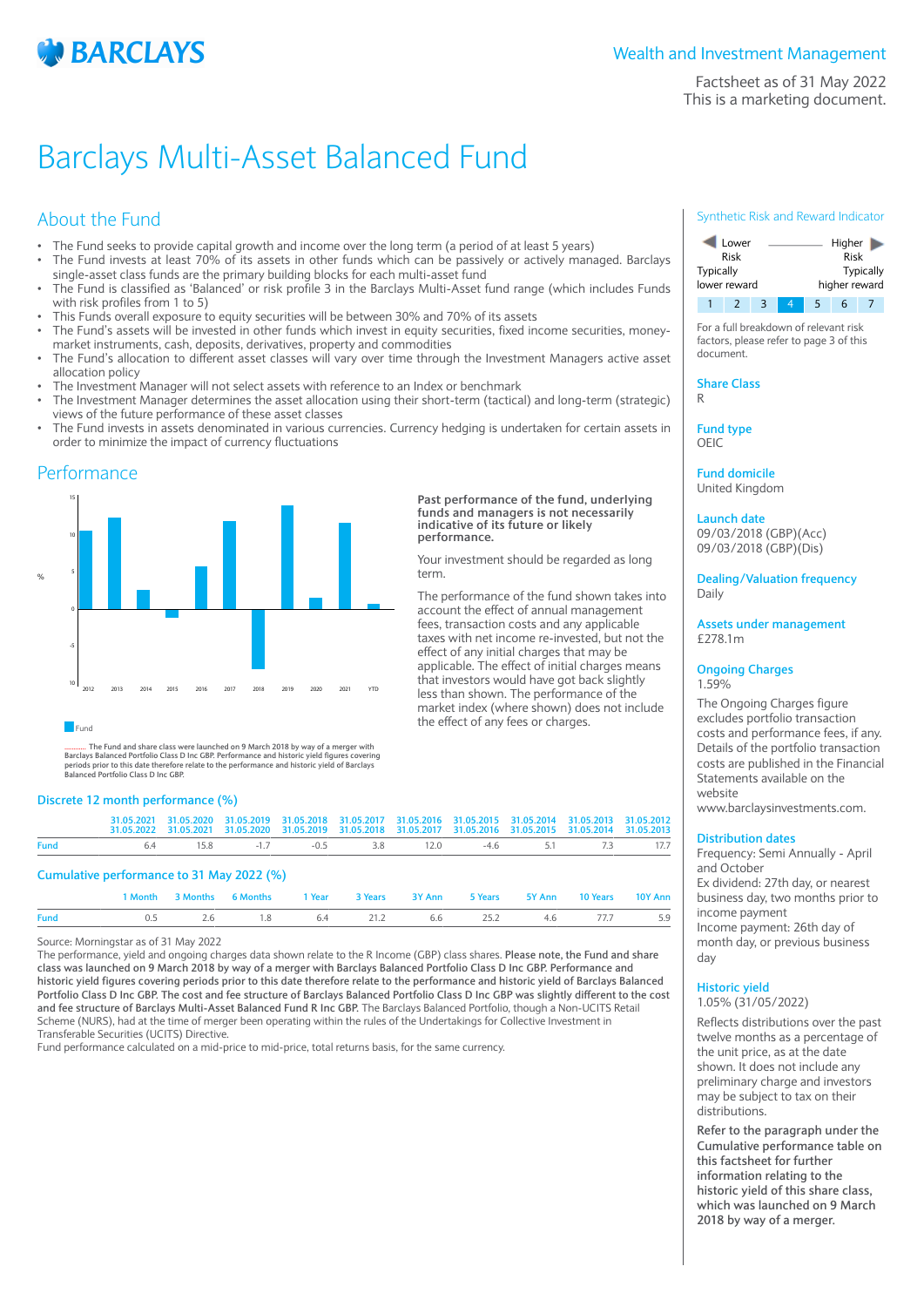

Factsheet as of 31 May 2022 This is a marketing document.

# Barclays Multi-Asset Balanced Fund

# Asset Allocation

| <b>Asset Class</b>                 | Strategic Asset Allocation (%) | <b>Tactical Tilts</b> | Portfolio (%) |
|------------------------------------|--------------------------------|-----------------------|---------------|
| Cash & Short Maturity Bonds        | 3.0                            | <b>Neutral</b>        | 3.2           |
| Developed Government Bonds         | 5.0                            | Neutral               | 5.1           |
| <b>Investment Grade Bonds</b>      | 7.0                            | Neutral               | 6.8           |
| High Yield & Emerging Market Bonds | 12.0                           | Neutral               | 11.6          |
| <b>Developed Markets Equities</b>  | 38.0                           | Overweight            | 40.9          |
| <b>Emerging Markets Equities</b>   | 12.0                           | <b>Underweight</b>    | 9.1           |
| Commodities                        | 13.0                           | Neutral               | 13.5          |
| Alternative Trading Strategies     | 10.0                           | <b>Neutral</b>        | 9.8           |
|                                    |                                |                       |               |

Source: Morningstar

# Portfolio Holdings

| 13.6% | <b>GlobalAccess US Equity Fund</b>         | 3.8%   | GlobalAccess Europe (ex-UK) Alpha         |
|-------|--------------------------------------------|--------|-------------------------------------------|
| 40.0% | Ceredex Value Advisors                     | 35.0%  | Allianz Global Investors                  |
| 30.0% | T Rowe Price                               | 35.0%  | Invesco                                   |
| 30.0% | AllianceBernstein                          | 30.0%  | <b>BlackRock</b>                          |
| 9.1%  | <b>GlobalAccess Emerging Market Equity</b> | 3.2%   | <b>GlobalAccess US Small and Mid Cap</b>  |
|       |                                            |        |                                           |
| 20.0% | Arrowstreet                                | 45.0%  | Wellington                                |
| 4.0%  | <b>ARX Investimentos</b>                   | 35.0%  | Kennedy Capital                           |
| 10.0% | Pzena Investment Management                | 20.0%  | The London Company                        |
| 46.0% | Schroders                                  | 3.2%   | GlobalAccess Asia Pacific (ex-Japan)      |
| 20.0% | <b>NS Partners</b>                         |        |                                           |
| 7.9%  | Barclays UK Alpha Fund                     | 15.0%  | Fidelity                                  |
|       |                                            | 35.0%  | <b>Federated Hermes</b>                   |
| 25.0% | JP Morgan                                  | 50.0%  | Schroders                                 |
| 15.0% | Jupiter                                    | 3.1%   | <b>GlobalAccess Global Government Bo</b>  |
| 15.0% | Majedie                                    |        |                                           |
| 25.0% | Liontrust                                  | 100.0% | <b>PIMCO</b>                              |
| 20.0% | Polar Capital                              | 2.2%   | <b>GlobalAccess Emerging Market Debt</b>  |
| 7.0%  | Modified Strategy Bloomberg Commodity      |        |                                           |
|       | Index TR                                   | 30.0%  | Lazard Asset Management                   |
| 6.5%  | L&G Multi-Strategy Enhanced                | 70.0%  | Wellington                                |
|       | <b>Commodities UCITS ETF</b>               | 2.1%   | <b>GlobalAccess Global Short Duration</b> |
| 4.0%  | <b>BlackRock Global Event Driven Fund</b>  | 100.0% | T Rowe Price                              |
|       |                                            |        | <b>GlobalAccess Emerging Market Loca</b>  |
| 4.0%  | <b>GlobalAccess Global Corporate Bond</b>  | 2.0%   | <b>Currency Debt Fund</b>                 |
|       |                                            |        |                                           |
| 50.0% | Wellington                                 | 40.0%  | <b>Colchester Global Investors</b>        |
| 50.0% | PIMCO                                      | 60.0%  | <b>BlackRock</b>                          |
| 4.0%  | GlobalAccess Global High Yield Bond        | 1.9%   | Man AHL Trend Alternative                 |
|       |                                            |        |                                           |
| 60.0% | Nomura                                     | 18.5%  | Other                                     |
| 40.0% | Oaktree                                    |        |                                           |
| 4.0%  | Janus Henderson UK Absolute Return Fund    |        |                                           |
|       |                                            |        |                                           |

and Mid Cap Equity ic (ex-Japan) ernment Bond Market Debt ort Duration Bond Market Local

## **Price** £1.20 (31/05/2022)(GBP)(Acc) £1.14 (31/05/2022)(GBP)(Dis)

## **Holdings**

39

### **ISA allowable?** Yes

**SIPP allowable?** Yes

## **Sedol code** BD93ZP0 (GBP)(Acc) BD93ZN8 (GBP)(Dis)

**ISIN code** GB00BD93ZP09 (GBP)(Acc) GB00BD93ZN84 (GBP)(Dis)

## **Bloomberg code**

BAMABRA:LN (GBP)(Acc) BAMABRI:LN (GBP)(Dis)

**Management Company**

Barclays Asset Management Limited

## **Depositary**

Northern Trust Investor Services Limited

## **Investment Manager**

Barclays Investment Solutions Limited

Source: Barclays and Northern Trust

'Other' includes cash and futures positions. Be aware, funds investing in overseas securities are exposed to currency exchange risks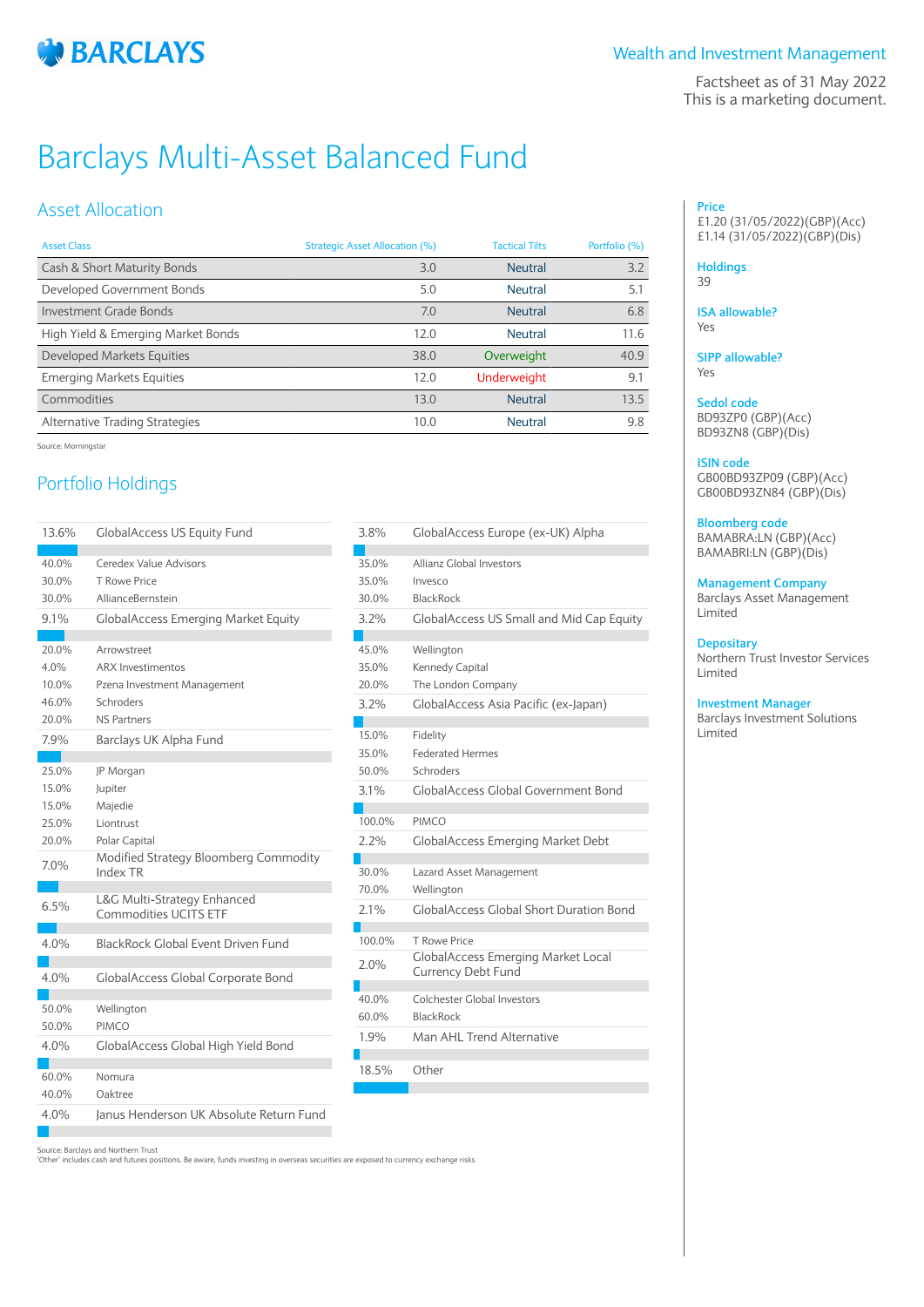

Factsheet as of 31 May 2022 This is a marketing document.

# Barclays Multi-Asset Balanced Fund

## Risk Factors

### Charges to Capital

These funds take part or all of the annual management charges from capital rather than the income generated by the fund, increasing the potential for the capital value of your investment to be eroded.

### Inflation

Inflation will reduce the real value of your investments in future.

#### Long Term Investments

Stock market investments should be regarded as long term investments.

## Returns are not guaranteed

What you receive when you sell your investment is not guaranteed, it depends on how your investments perform.

#### Taxation and tax relief

Levels of taxation and tax relief are subject to change.

### Value of Investments

The value of investments and the income you receive from them can fall as well as rise.

## Derivative Exposure

The fund invests in derivatives as part of its investment strategy, over and above their use for Efficient Portfolio Management (EPM). Investors should be aware that the use of these instruments can, under certain circumstances, increase the volatility and risk profile of the Fund beyond that expected of a fund that only invests in equities. The fund may also be exposed to the risk that the company issuing the derivative may not honour their obligations which in turn could lead to losses arising.

### Emerging Markets

Emerging markets are generally less well regulated than the UK and it can sometimes be difficult to buy and sell investments in these areas. There is also an increased chance of political and economic instability and so these funds carry higher risks than those investing in larger, more established markets.

## Smaller Companies

These funds invest in smaller companies, which are more volatile and sometimes more difficult to trade than larger companies.

#### Exchange Rate

The value of investments and any income from them may decrease or increase as a result of changes in exchange rates between currencies.

#### High Yield Bonds

These funds invest in high yield bonds, which carry a greater risk of default than investment grade corporate bonds. Economic conditions will also have a greater effect on their price.